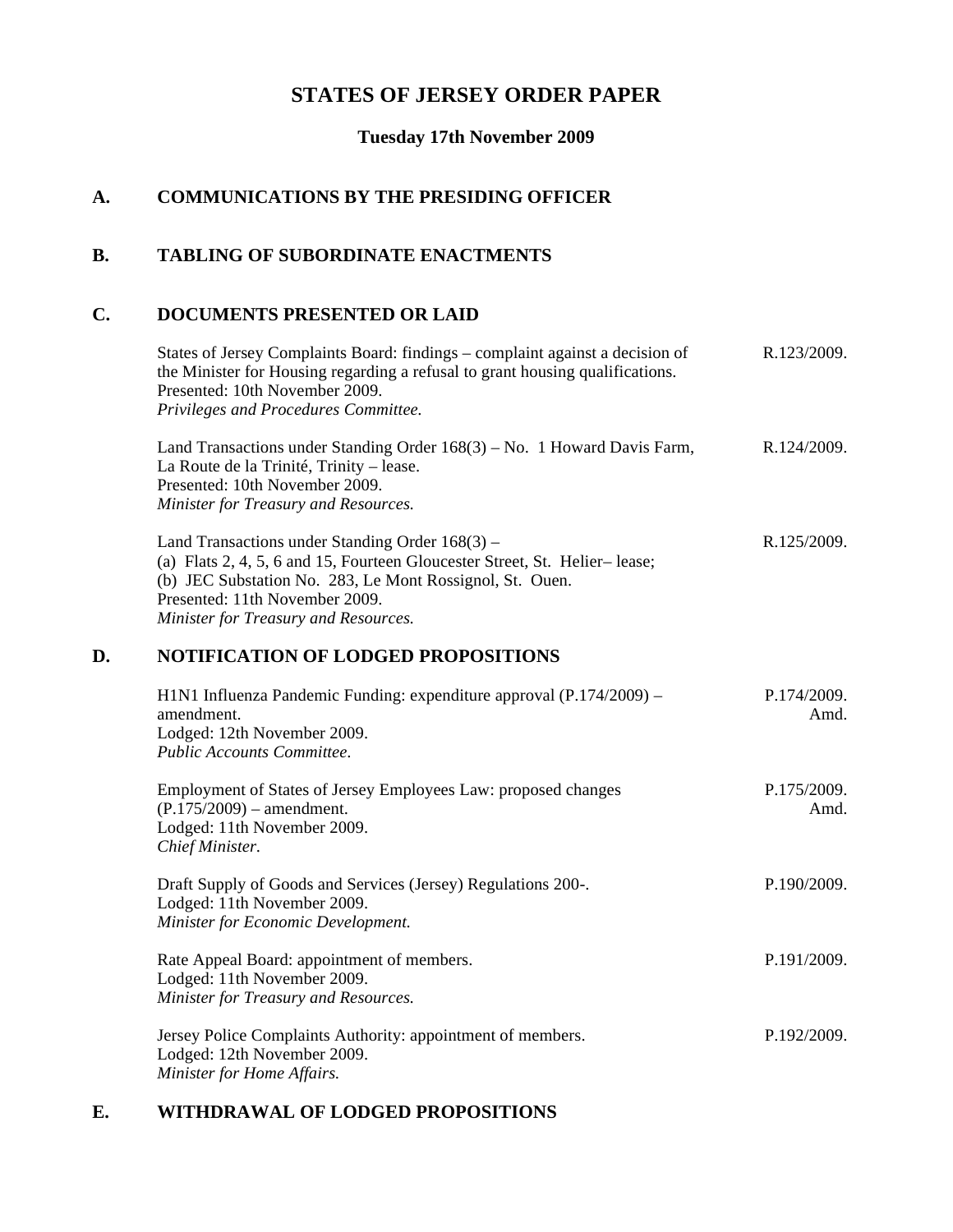## **F. APPOINTMENT OF MINISTERS, COMMITTEES AND PANELS**

## **G. MATTERS OF PRIVILEGE**

#### **H. PETITIONS**

#### **I. QUESTIONS**

#### (a) – **Written Questions**

*(attached)*

- 1. The Chief Minister will table an answer to a question asked by Deputy P.V.F. Le Claire of St. Helier regarding law suits against the States in the last 5 years.
- 2. The Chief Minister will table an answer to a question asked by Deputy P.V.F. Le Claire of St. Helier regarding leases signed by WEB for leisure facilities on the Waterfront.
- 3. The Chairman of the Comité des Connétables will table an answer to a question asked by Deputy P.V.F. Le Claire of St. Helier regarding shops permitted to open on a Sunday.
- 4. The Minister for Treasury and Resources will table an answer to a question asked by the Connétable of St. John regarding the supply of duty free fuel for marine and commercial use.
- 5. The Minister for Health and Social Services will table an answer to a question asked by Senator S.C. Ferguson regarding the recruitment and retention of middle grade doctors.
- 6. The Minister for Health and Social Services will table an answer to a question asked by Deputy P.V.F. Le Claire of St. Helier regarding serious case reviews.
- 7. The Minister for Treasury and Resources will table an answer to a question asked by Deputy G.P. Southern of St. Helier regarding reductions in water rates.
- 8. The Minister for Health and Social Services will table an answer to a question asked by Deputy R.G. Le Hérissier of St. Saviour regarding the suspension and dismissal of staff in relation to child abuse matters.
- 9. The Chief Minister will table an answer to a question asked by Deputy R.G. Le Hérissier of St. Saviour regarding the final pay settlement of the Chief Executive Officer of Health and Social Services.
- 10. H.M. Attorney General will table an answer to a question asked by Deputy T.M. Pitman of St. Helier regarding the supply of Blackberry mobile phones to Ministers and Assistant Ministers.
- 11. The Chief Minister will table an answer to a question asked by Deputy T.M. Pitman of St. Helier regarding supply of Blackberry mobile phones to members of the Executive.
- 12. The Chief Minister will table an answer to a question asked by Deputy T.M. Pitman of St. Helier regarding bills for Blackberry mobile phones.
- 13. The Minister for Treasury and Resources will table an answer to a question asked by Deputy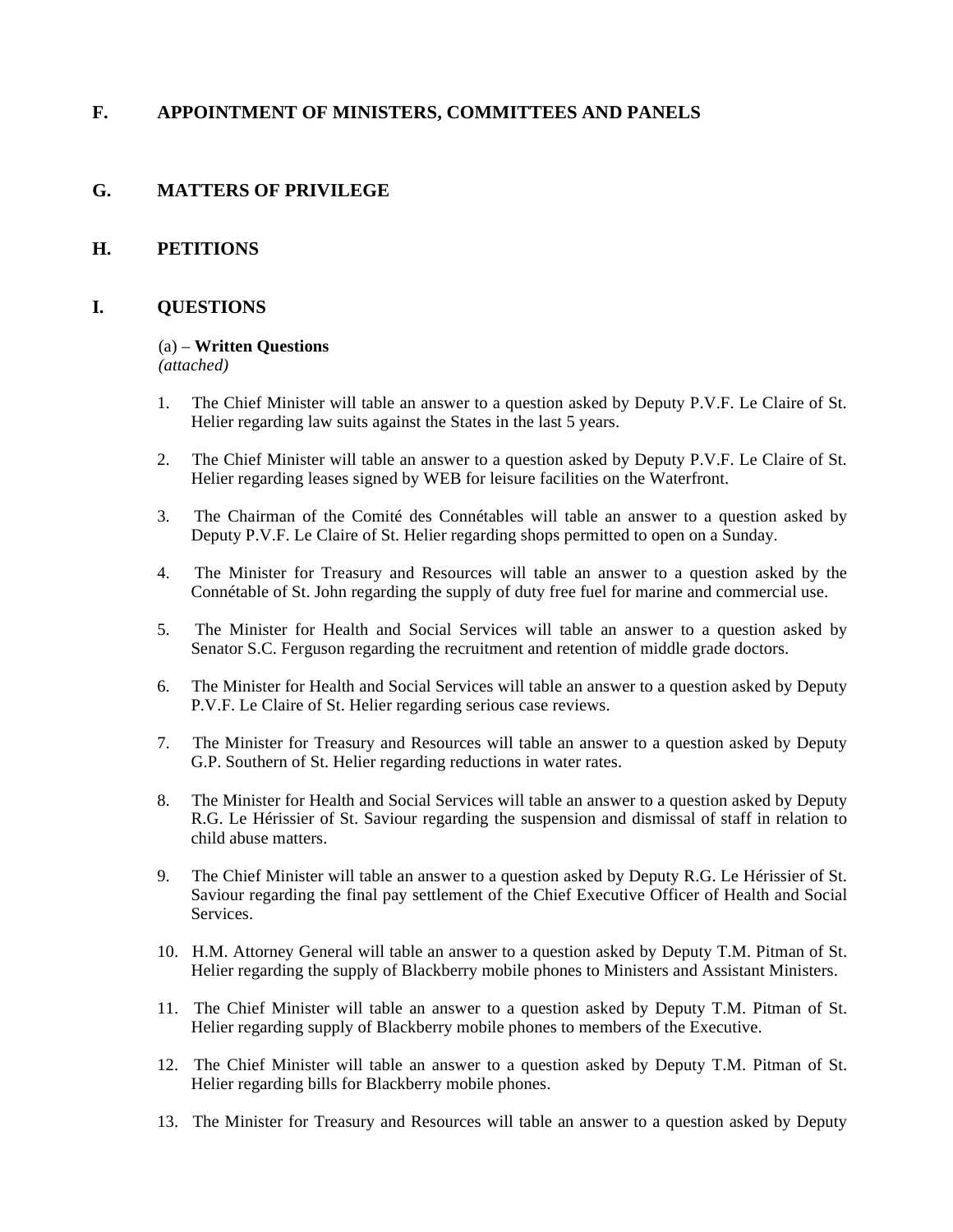T.M. Pitman of St. Helier regarding the tax intake from 1(1)(k) residents.

- 14. H.M. Attorney General will table an answer to a question asked by Deputy T.M. Pitman of St. Helier regarding confidentiality issues.
- 15. The Chief Minister will table an answer to a question asked by the Deputy of St. Martin regarding the independent review of the 3 year suspension of a Consultant Gynaecologist.
- 16. The Minister for Planning and Environment will table an answer to a question asked by Deputy A.K.F. Green of St. Helier regarding the chemical makeup of the contaminants in the excavations from the Castle Quays site.
- 17. The Minister for Treasury and Resources will table an answer to a question asked by Deputy G.P. Southern of St. Helier regarding the dividends on shareholdings in the Jersey New Waterworks Company Limited.
- 18. The Minister for Health and Social Services will table an answer to a question asked by Deputy R.G. Le Hérissier of St. Saviour regarding serious case reviews.
- 19. The Minister for Economic Development will table an answer to a question asked by Deputy G.P. Southern of St. Helier regarding the level of water rates and charges by the Jersey New Waterworks Company Limited.
- 20. The Minister for Social Security will table an answer to a question asked by Deputy G.P. Southern of St. Helier regarding redundancies at the Jersey New Waterworks Company Limited.
- 21. The Chief Minister will table an answer to a question asked by Deputy G.P. Southern of St. Helier regarding the Deloitte estimate of lost tax revenues given in the Foot Report.
- 22. The Minister for Transport and Technical Services will table an answer to a question asked by the Deputy of St. Mary regarding the number of damage-only accidents on the Island's road network.
- 23. The Minister for Treasury and Resources will table an answer to a question asked by the Deputy of St. Mary regarding data protection.
- 24. The Chairman of Privileges and Procedures Committee will table an answer to a question asked by Senator J.L. Perchard regarding limiting propositions and lengths of speeches.

#### **(b) – Oral Questions**

(120 minutes)

1. The Deputy of St. Martin will ask the following question of the Minister for Home Affairs –

 "Will the Minister give an update on the investigation by the Wiltshire Constabulary into the allegations made against the Suspended Chief Police Officer, and advise who has been responsible for not meeting target dates; what the latest cost of the suspension is (including cover and investigation costs) and what personal steps, if any, the Minister is taking to expedite the matter?"

2. Deputy K.C. Lewis of St. Saviour will ask the following question of the Chief Minister –

 "Will the Chief Minister be intervening in the proposed redundancies of a quarter of Jersey Telecoms employees and twenty Jersey New Water Works employees?"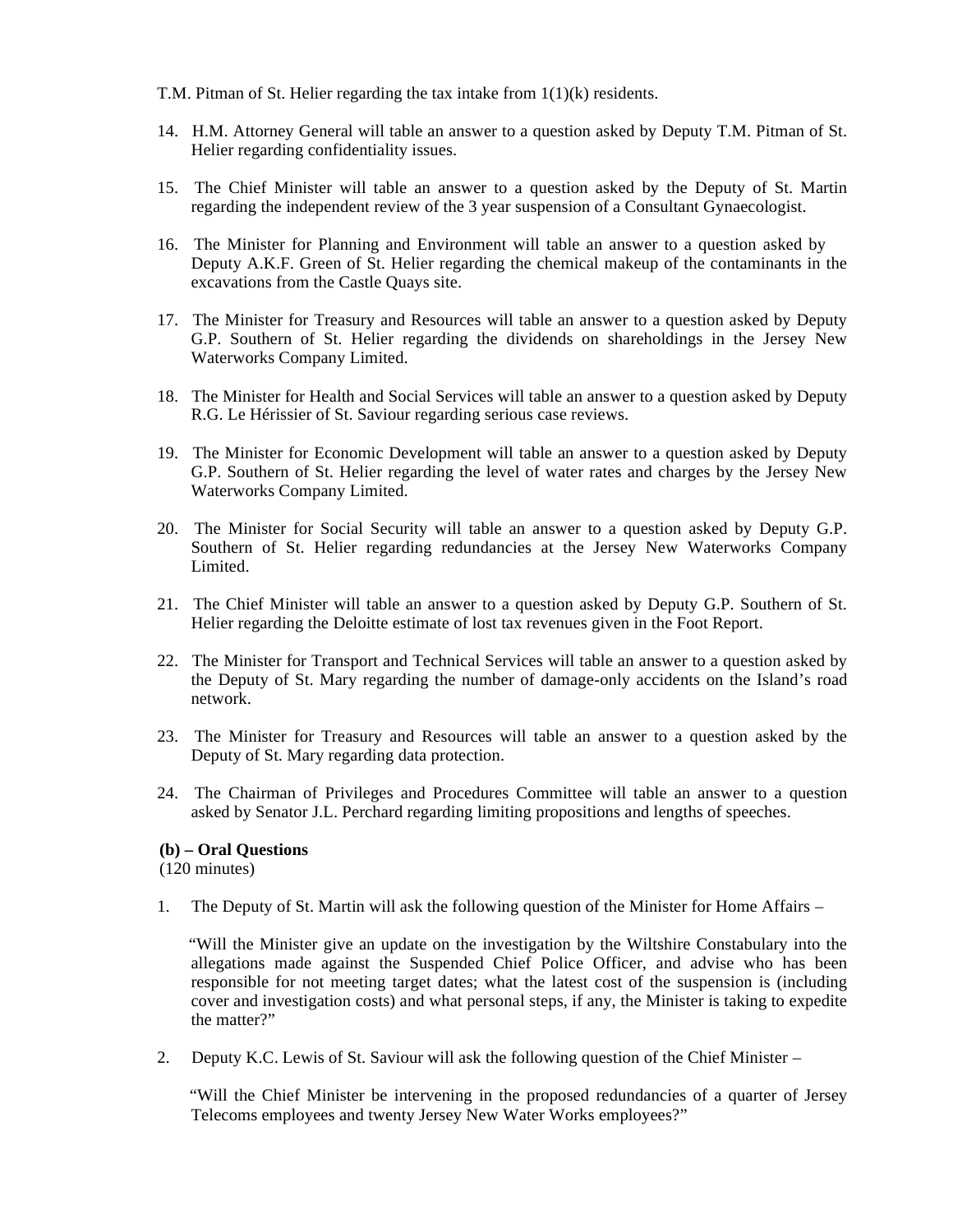3. The Deputy of Grouville will ask the following question of the Minister for Home Affairs –

 "As more and more licensed establishments are now demanding that young people prove their age by either producing their passports or driving licenses; which then frequently get lost or stolen on the premises; what action, if any, is the Minister taking to address the very real possibility of identity fraud?"

4. Deputy P.V.F. Le Claire of St. Helier will ask the following question of the Minister for Treasury and Resources –

 "What funding mechanisms and support from the States of Jersey does the Jersey Homes Trust enjoy and in what way, if any, can the States involvement be used, to ensure that ongoing concerns expressed by tenants at Berkshire Court in particular are addressed?"

5. Deputy D. de Sousa of St. Helier will ask the following question of the Minister for Social Security –

 "Will the Minister be examining whether the actions of Jersey New Waterworks Company Limited, in making 20 workers redundant, conform with the conditions laid out in the Employment (Jersey) Law 2003 and, if not, why?"

6. Deputy R.G. Le Hérissier of St. Saviour will ask the following question of the Minister for Home Affairs –

 "Would the Minister confirm whether or not the suspended Chief Officer of Police has been fully informed of the allegations made against him?"

7. Deputy S. Pitman of St. Helier will ask the following question of the Minister for Social Security –

 "What happens to a person's Income Support when their Long Term Incapacity Allowance (LTIA) increases and at what level of LTIA is a person's Income Support disregarded?"

8. The Deputy of St. John will ask the following question of the Minister for Economic Development –

 "Could members have details of the policy within Harbours to inspect all charter and fishing vessels, giving numbers of both types of vessels on the register and would the Minister advise whether skippers hold certificates of competence and crews are fully certified in safety/survival at sea, first aid and fire fighting and give details of how often they are re-evaluated and whether a training program is still available?"

9. Deputy S.S.P.A. Power of St. Brelade will ask the following question of the Minister for Transport and Technical Services –

 "Can the Minister outline what options, if any, are available to garage and forecourt operators when an obviously defective vehicle pulls up for fuel or attention and the operator strongly advises the owner of the vehicle to have it repaired immediately and not drive off the forecourt until it has been made safe ?"

10. The Deputy of St. Mary will ask the following question of the Minister for Planning and Environment –

 "Can the Minister give an assurance that no planning permission will be given for the Zephyrus project on the Waterfront, until the Scrutiny Panel report on the planning processes and errors made surrounding the Energy from Waste Plant is published and until the pending court case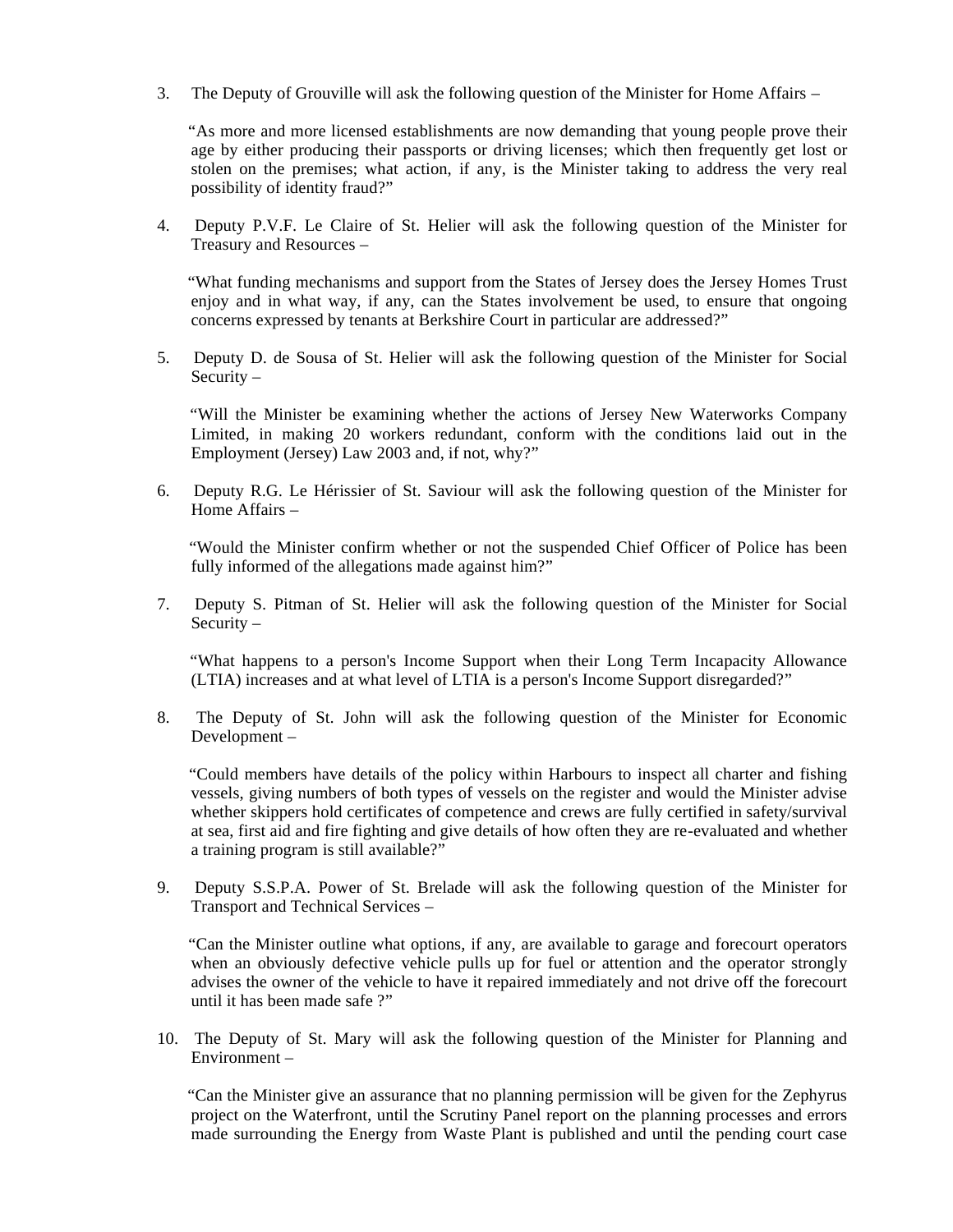around the major pollution incident at La Collette is heard?"

11. Deputy G.P. Southern of St. Helier will ask the following question of the Minister for Treasury and Resources –

 "How long, as the representative of the States as majority shareholder in Jersey Telecom, has the Minister known of the company's decision to make a number of employees redundant and will he outline the extent to which introducing competition into this market has played a part in the need for redundancies?"

12. Deputy T.M. Pitman of St. Helier will ask the following question of the Minister for Economic Development –

 "Will the Minister inform Members whether JAYEN, the company designated to outsource the work of the 20 employees selected for redundancy by the Jersey New Water Works Company is owned by local residents and therefore subject to local taxation; and what proportion, if any, of the workforce of JAYEN is locally qualified under Regulation of Undertakings and Development rules?"

13. The Deputy of St. John will ask the following question of the Minister for Treasury and Resources –

 "Given that many of the staff at Jersey Telecom were formerly States employees, do they still have the same redundancy rights as public sector employees and is the Minister aware of any other States owned companies which are considering making redundancies?"

14. The Deputy of St. Martin will ask the following question of the Minister for Treasury and Resources –

 "Will the Minister inform Members, why in his view, the provisions of the Draft Data Protection (Amendment No 2) Jersey Law 200- are compatible with the Human Rights (Jersey) Law 2000 and what particular Articles are relevant to the Data Protection Law?"

15. Deputy G.P. Southern of St. Helier will ask the following question of the Minister for Treasury and Resources –

 "Will the Minister inform members what estimate he has for the costs in lost tax in respect of the redundancies at Jersey Telecom?"

16. Deputy R.G. Le Hérissier of St. Saviour will ask the following question of the Chief Minister –

 "Would the Chief Minister identify the source from which staff under suspension are paid, identify the sums spent this current year and advise what changes, if any, he is proposing to expedite the processes which determine the length of suspensions?"

17. Deputy K.C. Lewis of St. Saviour will ask the following question of the Chairman of the Comité des Connétables –

 "Since the implementation of the new style of driving licence the provision for the organ donor authorisation has been missing, will the Comité include this facility in new licences or is it the Comité des Connétables' policy to have an opt out system as opposed to an opt in?"

18. The Deputy of St. Mary will ask the following question of the Minister for Planning and Environment –

"Were water samples taken and tested from the Castle Quay site whilst excavations took place,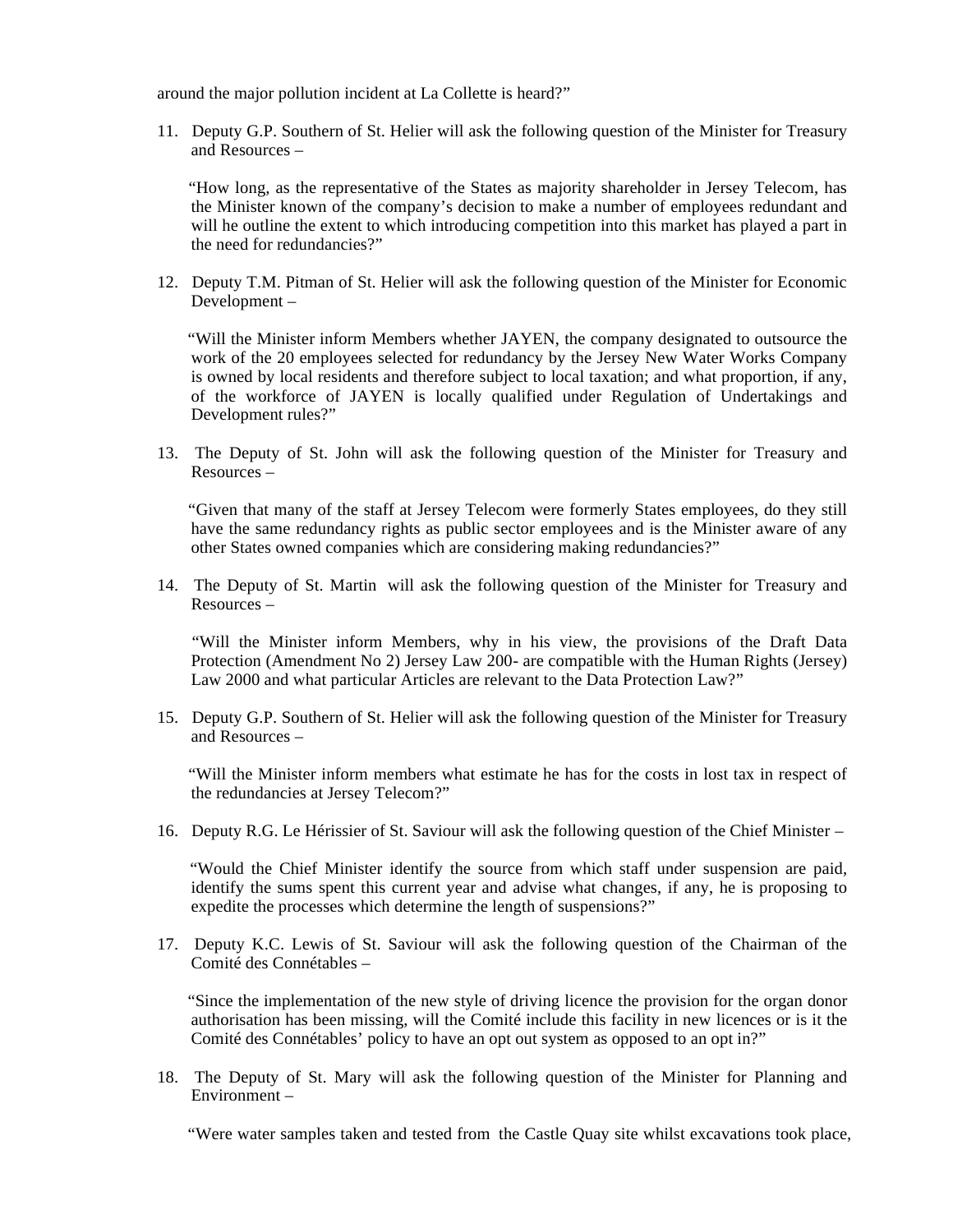when it was known that the works were within reclaimed land containing loose dumped hazardous waste, and the site was being flooded with seawater twice a day to a depth of several feet and, if not, why not?"

#### **(c) – Questions to Ministers without notice (30 minutes) –**

1st question period – Minister for Economic Development

2nd question period – Chief Minister

## **J. PERSONAL STATEMENTS**

## **K. STATEMENTS ON A MATTER OF OFFICIAL RESPONSIBILITY**

#### **L. PUBLIC BUSINESS**

#### **17th November 2009**

| Public Holidays and Bank Holidays: designation of 26th December 2009.<br>Lodged: 15th October 2009.<br>Deputy S. Pitman of St. Helier.                                                                       | P.173/2009.         |
|--------------------------------------------------------------------------------------------------------------------------------------------------------------------------------------------------------------|---------------------|
| Public Holidays and Bank Holidays: designation of 26th December 2009<br>$(P.173/2009)$ – comments.<br>Presented: 30th October 2009.<br>Council of Ministers.                                                 | P.173/2009.<br>Com. |
| Manual Workers' Joint Council: membership.<br>Presented: 12th October 2009.<br>Chief Minister.                                                                                                               | P.172/2009.         |
| Committee of Inquiry: confidential files held by States of Jersey Police on<br>States Members and others.<br>Lodged: 23rd June 2009.<br>Deputy M.R. Higgins of St. Helier.                                   | P.104/2009.         |
| Committee of Inquiry: confidential files held by States of Jersey Police on<br>States Members and others $(P.104/2009)$ – comments.<br>Presented: 16th October 2009.<br>Minister for Treasury and Resources. | P.104/2009.<br>Com. |
| Committee of Inquiry: confidential files held by States of Jersey Police on<br>States Members and others (P.104/2009) - amendment.<br>Lodged: 20th October 2009.<br>Deputy J.B. Fox of St. Helier.           | P.104/2009.<br>Amd. |
| Draft Gambling Commission (Jersey) Law 200-.<br>Lodged: 8th September 2009.<br>Minister for Economic Development.                                                                                            | P.139/2009.         |
| Draft Gambling Commission (Jersey) Law 200- (P.139/2009): amendment.<br>Lodged: 6th October 2009.<br>Deputy of St. Martin.                                                                                   | P.139/2009.<br>Amd. |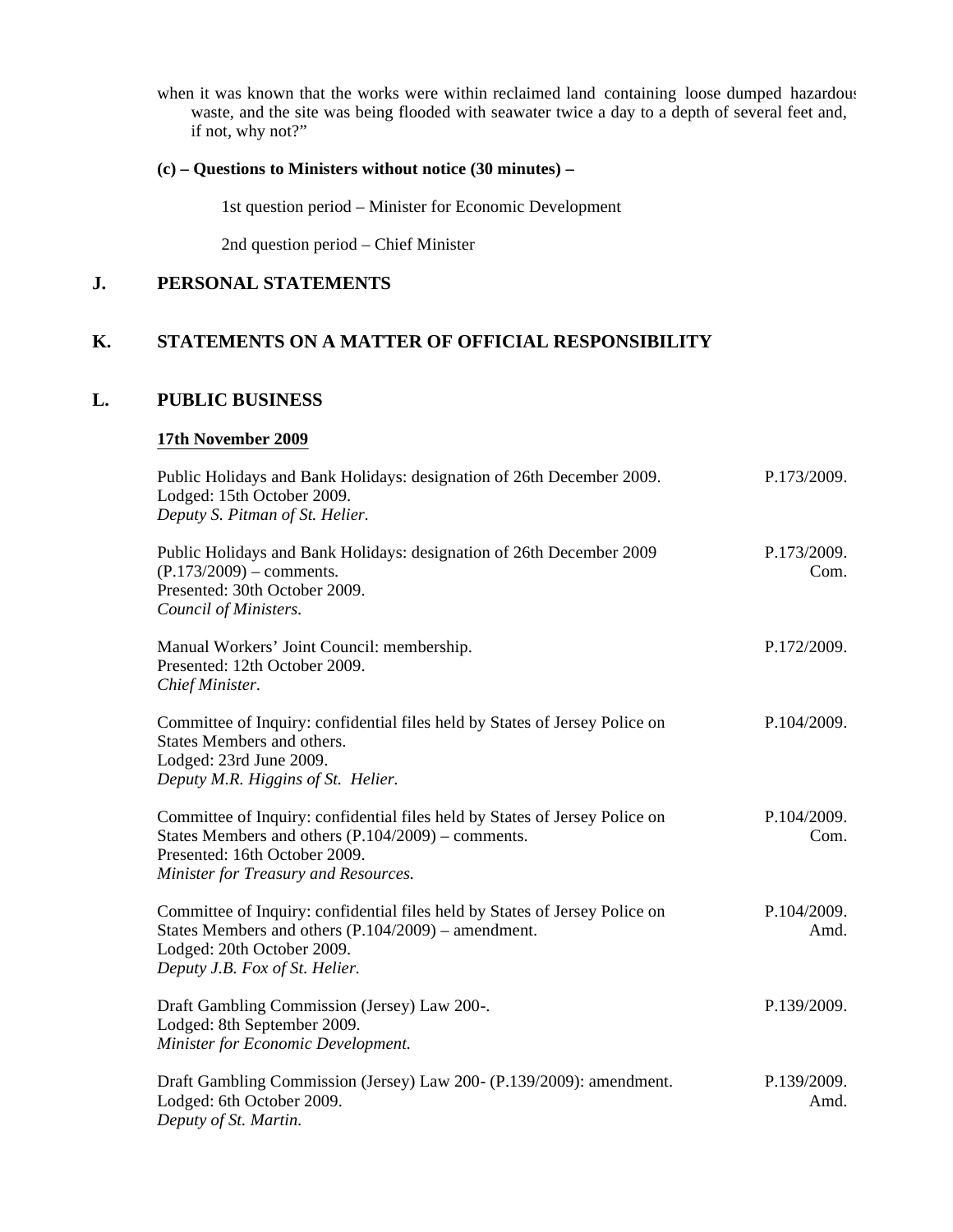| Draft Gambling (Gaming and Lotteries) (Amendment No. 15) (Jersey)<br>Regulations 200-.<br>Lodged: 8th September 2009.<br>Minister for Economic Development.                                          | P.140/2009.                |
|------------------------------------------------------------------------------------------------------------------------------------------------------------------------------------------------------|----------------------------|
| Draft Gambling (Gaming and Lotteries) (Amendment No. 15) (Jersey)<br>Regulations 200- (P.140/2009): amendment.<br>Lodged: 6th October 2009.<br>Deputy of St. Martin.                                 | P.140/2009.<br>Amd.        |
| Draft Gambling (2010 Fees) (Jersey) Regulations 200-.<br>Lodged: 8th September 2009.<br>Minister for Economic Development.                                                                           | P.141/2009.                |
| Draft Gambling (2010 Fees) (Jersey) Regulations 200- (P.141/2009):<br>amendment.<br>Lodged: 6th October 2009.<br>Deputy of St. Martin.                                                               | P.141/2009.<br>Amd.        |
| Draft Data Protection (Amendment No. 2) (Jersey) Law 200.<br>Lodged: 16th September 2009.<br>Minister for Treasury and Resources.                                                                    | P.147/2009.                |
| Young Offenders: naming by the media.<br>Lodged: 17th September 2009.<br>Deputy T.M. Pitman of St. Helier.                                                                                           | P.148/2009.                |
| Young Offenders: naming by the media $(P.148/2009)$ – comments.<br>Presented: 28th October 2009.<br>Education and Home Affairs Scrutiny Panel.                                                       | P.148/2009.<br>Com.        |
| Young Offenders: naming by the media $(P.148/2009)$ – amendment.<br>Lodged: 14th October 2009.<br>Senator B.E. Shenton.                                                                              | P.148/2009.<br>Amd.        |
| Draft Currency Notes (Variation of Maximum Amount of Issue) (Jersey)<br>Regulations 200-.<br>Lodged: 22nd September 2009.<br>Minister for Treasury and Resources.                                    | P.152/2009                 |
| Social Security Fund: research into alternative funding mechanisms.<br>Lodged; 23rd September 2009.<br>Deputy G.P. Southern of St. Helier.                                                           | P.153/2009.<br>(re-issued) |
| Channel Islands Lottery: allocation of profits for 2009–2010.<br>Lodged: 24th September 2009.<br>Minister for Economic Development.                                                                  | P.155/2009.                |
| Ratification of the Agreement for the Exchange of Information with Respect to<br>Taxes between the States of Jersey and the Government of Australia.<br>Lodged: 1st October 2009.<br>Chief Minister. | P.160/2009.                |
| Ratification of the Agreement for the Exchange of Information with Respect to<br>Taxes between the States of Jersey and the Government of New Zealand.                                               | P.161/2009.                |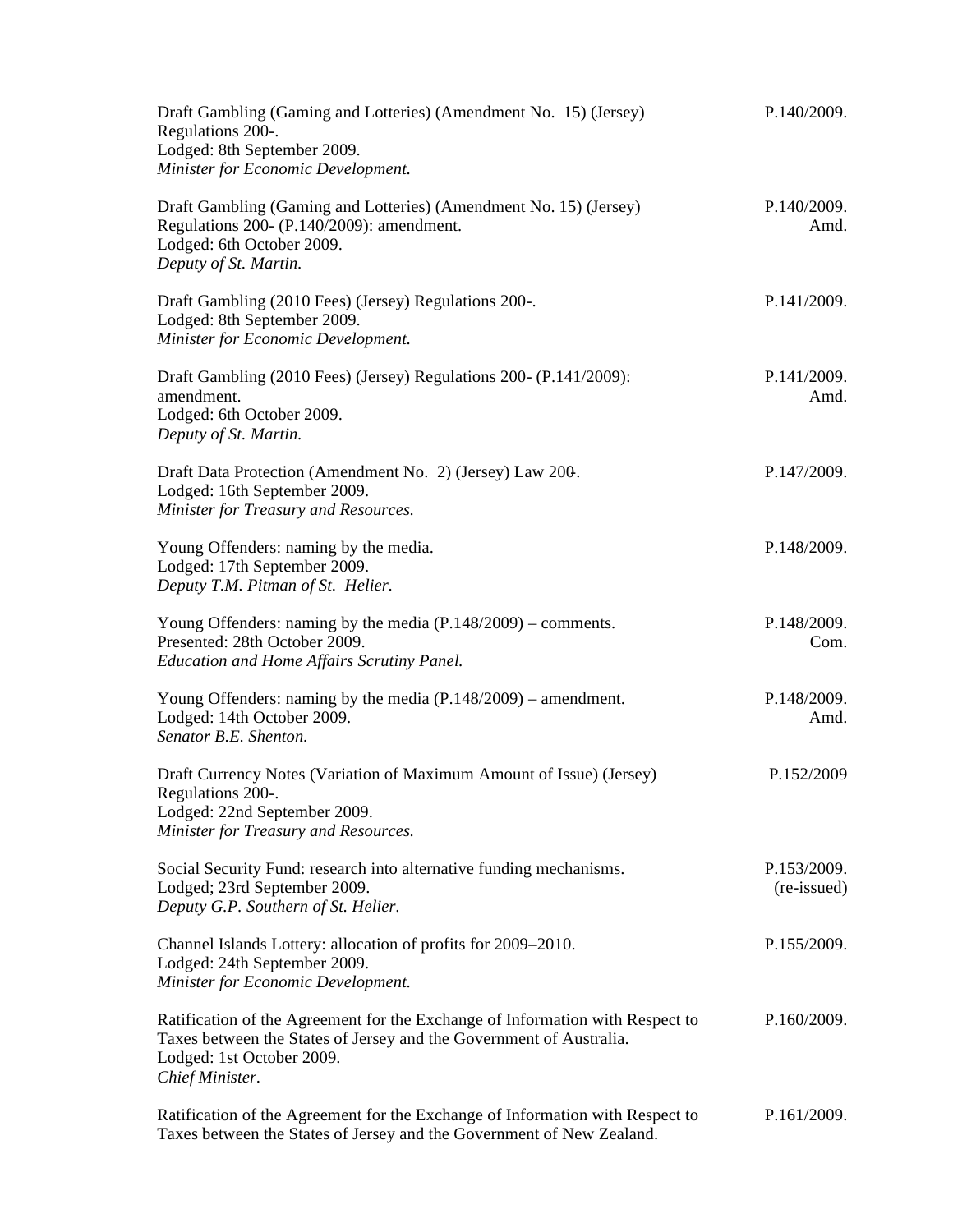Lodged: 1st October 2009. *Chief Minister.*

|    | Draft Taxation (Exchange of Information with Third Countries) (Amendment<br>No. 4) (Jersey) Regulations 200-.<br>Lodged: 1st October 2009.<br>Chief Minister.            | P.162/2009.         |
|----|--------------------------------------------------------------------------------------------------------------------------------------------------------------------------|---------------------|
|    | Draft Digital Switchover (Disclosure of Information) (Jersey) Law 200-.<br>Lodged: 5th October 2009.<br>Minister for Economic Development.                               | P.165/2009.         |
|    | Draft Proceeds of Crime (Amendment of Schedule 2) (No. 2) (Jersey)<br>Regulations 200-.<br>Lodged: 6th October 2009.<br>Minister for Economic Development.               | P.166/2009.         |
|    | Draft Proceeds of Crime (Supervisory Bodies) (Amendment of Law) (No. 2)<br>(Jersey) Regulations 200-.<br>Lodged: 6th October 2009.<br>Minister for Economic Development. | P.167/2009.         |
|    | Draft Foundations (Winding up) (Jersey) Regulations 200-.<br>Lodged: 6th October 2009.<br>Minister for Economic Development.                                             | P.169/2009.         |
|    | Draft Foundations (Mergers) (Jersey) Regulations 200-.<br>Lodged: 6th October 2009.<br>Minister for Economic Development.                                                | P.170/2009.         |
|    | Employment of States of Jersey Employees Law - proposed changes.<br>Lodged: 16th October 2009.<br>Deputy of St. Martin.                                                  | P.175/2009.         |
|    | Employment of States of Jersey Employees Law: proposed changes<br>$(P.175/2009)$ – amendment.<br>Lodged: 11th November 2009.<br>Chief Minister.                          | P.175/2009.<br>Amd. |
| М. | <b>ARRANGEMENT OF PUBLIC BUSINESS</b>                                                                                                                                    |                     |
|    | 1st December 2009                                                                                                                                                        |                     |
|    | Pension Schemes: dealing with the past service liability.<br>Lodged: 1st July 2009.<br>Senator B.E. Shenton.                                                             | P.110/2009.         |
|    | Pension Schemes: dealing with the past service liability (P.110/2009) -<br>comments.<br>Presented: 3rd November 2009.<br>Minister for Treasury and Resources.            | P.110/2009.<br>Com. |
|    | Plémont Holiday Village: acquisition by the Public.<br>Lodged: 9th September 2009.<br>Connétable of St. Ouen.                                                            | P.144/2009.         |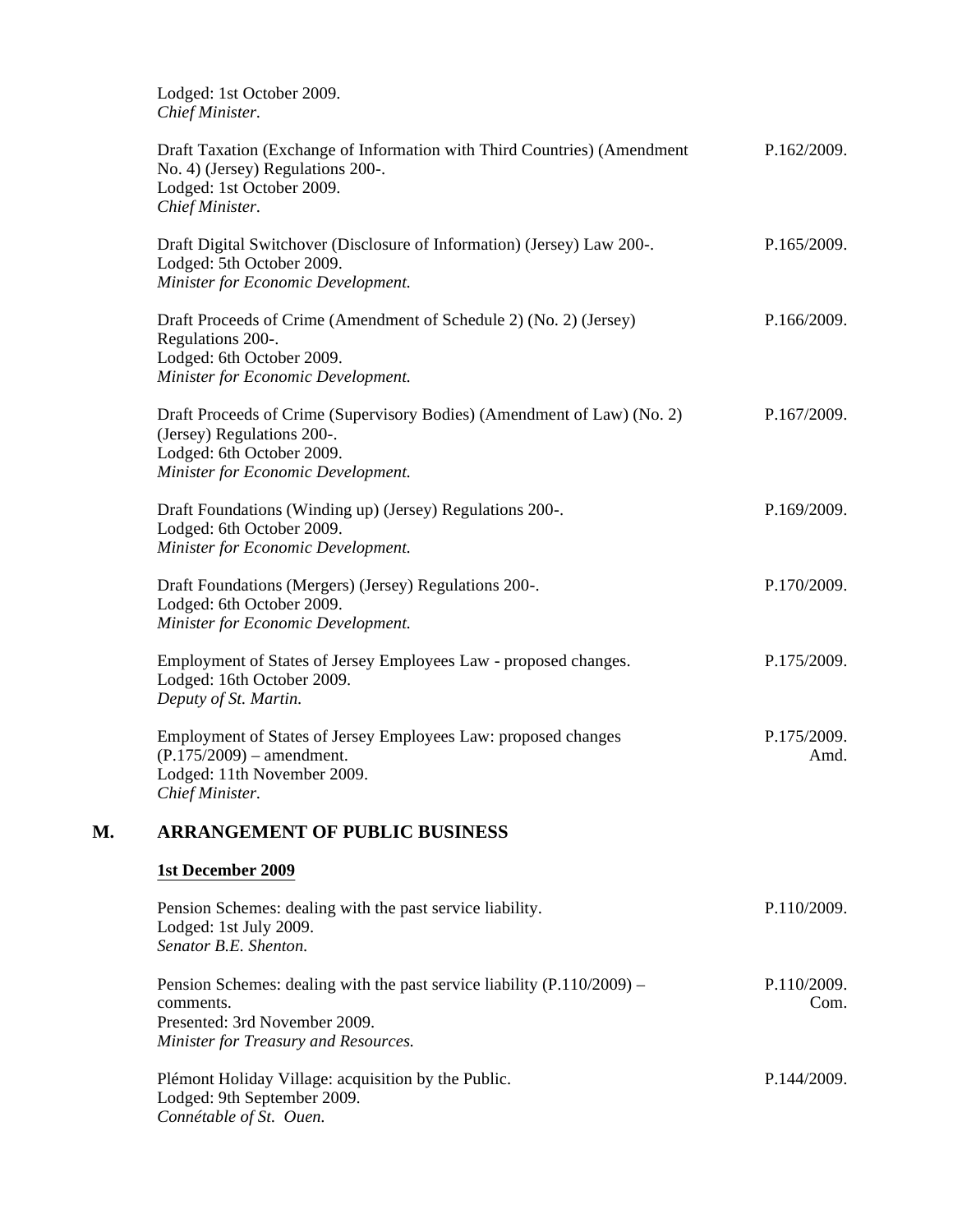| Carbon Intensity of Imported Electricity: review.<br>Lodged: 30th September 2009.<br>Deputy P.V.F. Le Claire of St. Helier.                                                  | P.156/2009.                |
|------------------------------------------------------------------------------------------------------------------------------------------------------------------------------|----------------------------|
| Natural Gas Pipeline: strategic study.<br>Lodged: 30th September 2009.<br>Deputy P.V.F. Le Claire of St. Helier.                                                             | P.157/2009.                |
| Planning and Building Bye-laws: provision of disabled toilets/changing rooms.<br>Lodged: 6th October 2009.<br>Deputy A.K.F. Green of St. Helier.                             | P.168/2009.<br>(re-issued) |
| Provision of States Members' lunches at certain meetings and car parking.<br>Lodged: 7th October 2009.<br>Senator S.C. Ferguson.                                             | P.171/2009.                |
| Provision of States Members' lunches at certain meetings and car parking<br>(P.171/2009): comments.<br>Presented: 3rd November 2009.<br>Privileges and Procedures Committee. | P.171/2009.<br>Com.        |
| H1N1 Influenza Pandemic Funding: expenditure approval.<br>Lodged: 15th October 2009.<br>Minister for Treasury and Resources.                                                 | P.174/2009.                |
| H1N1 Influenza Pandemic Funding: expenditure approval (P.174/2009) –<br>amendment.<br>Lodged: 12th November 2009.<br>Public Accounts Committee.                              | P.174/2009.<br>Amd.        |
| 'User Pays' Charges: States of Jersey Police.<br>Lodged: 19th October 2009.<br>Minister for Home Affairs.                                                                    | P.176/2009.                |
| 'User Pays' Charges: States of Jersey Police (P.176/2009) – amendment.<br>Lodged: 6th November 2009.<br>Deputy of St. Martin.                                                | P.176/2009.<br>Amd.        |
| Draft Companies (Amendment No. 4) (Jersey) Regulations 200-.<br>Lodged: 20th October 2009.<br>Minister for Economic Development.                                             | P.177/2009                 |
| Draft Tariff of Harbour Dues.<br>Lodged: 20th October 2009.<br>Minister for Economic Development.                                                                            | P.178/2009.                |
| Blackberries: costs for Ministers and Assistant Ministers and use in the<br>Assembly.<br>Lodged: 29th October 2009.<br>Deputy T.M. Pitman of St. Helier.                     | P.186/2009.                |
| Move to Next Item: repeal of Standing Order 85.<br>Lodged: 3rd November 2009.<br>Deputy P.V.F. Le Claire of St. Helier.                                                      | P.187/2009.                |

## **8th December 2009**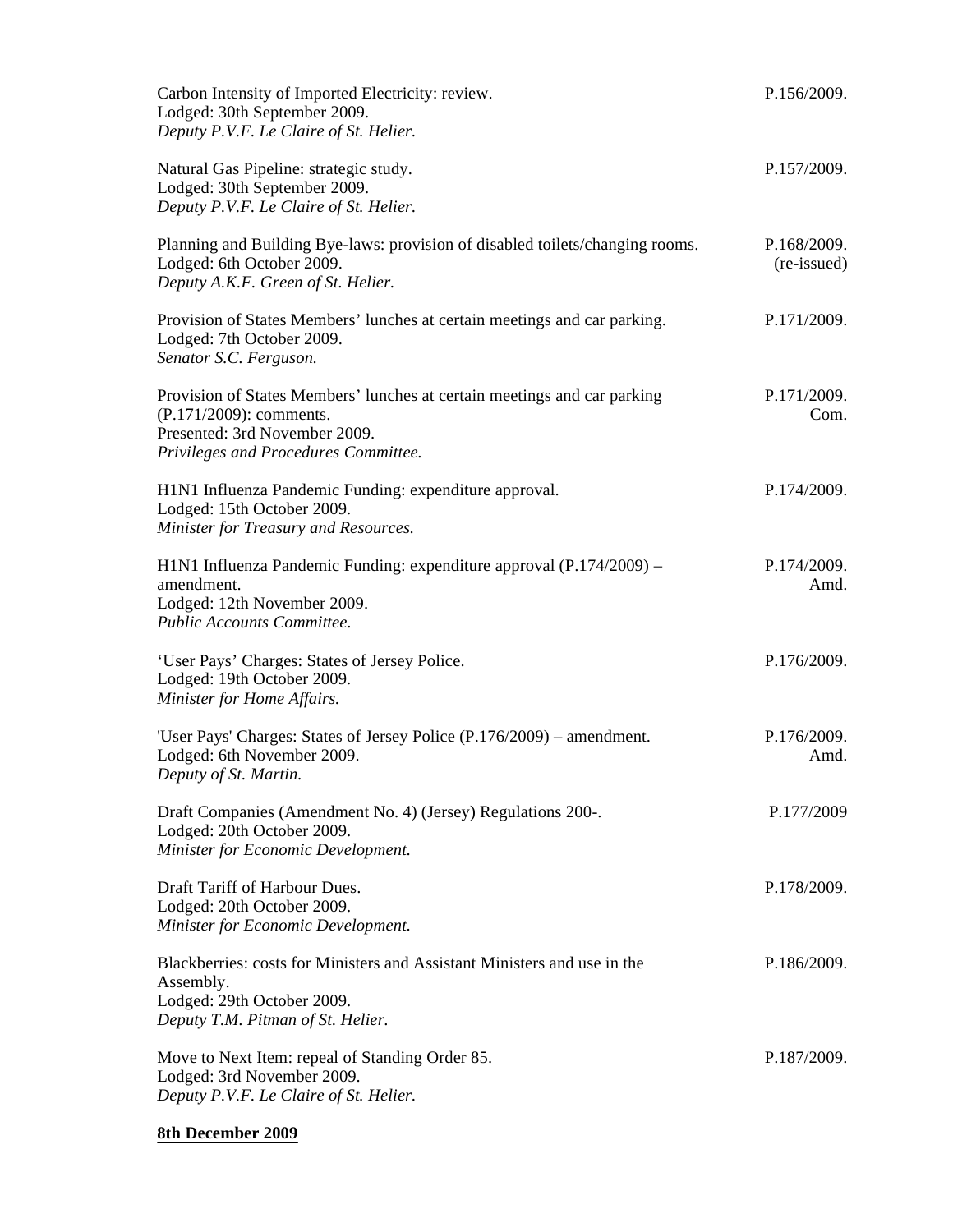| Budget Statement 2010.<br>Lodged: 27th October 2009.<br>Minister for Treasury and Resources.                                                                                                          | P.179/2009.              |
|-------------------------------------------------------------------------------------------------------------------------------------------------------------------------------------------------------|--------------------------|
| Draft Finance (2010 Budget) (Jersey) Law 200-.<br>Lodged: 27th October 2009.<br>Minister for Treasury and Resources.                                                                                  | P.180/2009.              |
| Draft Income Tax (Amendment No. 34) (Jersey) Law 200-.<br>Lodged: 27th October 2009.<br>Minister for Treasury and Resources.                                                                          | P.181/2009.              |
| Draft Goods and Services Tax (Amendment No. 2) (Jersey) Law 200.<br>Lodged: 27th October 2009.<br>Minister for Treasury and Resources.                                                                | P.182/2009.              |
| Draft Goods and Services Tax (Amendment) (Jersey) Regulations 200-.<br>Lodged: 27th October 2009.<br>Minister for Treasury and Resources.                                                             | P.183/2009.              |
| Draft Taxation (Land Transactions) (Jersey) Law 2009 (Appointed Day) Act<br>$200-.$<br>Lodged: 30th September 2009.                                                                                   | P.158/2009.              |
| Minister for Treasury and Resources.<br>Draft Taxation (Land Transactions) (Amendment of Law) (Jersey) Regulations<br>$200-.$<br>Lodged: 30th September 2009.<br>Minister for Treasury and Resources. | P.159/2009.              |
| 'User Pays' Charges: pathology.<br>Lodged: 27th October 2009.<br>Minister for Health and Social Services.                                                                                             | P.185/2009.              |
| Draft Health Insurance (Medical Benefit) (Amendment No. 2) (Jersey)<br>Regulations 200-.<br>Lodged: 27th October 2009<br>Minister for Social Security.                                                | P.184/2009.              |
| Rate Appeal Board: appointment of members.<br>Lodged: 11th November 2009.<br>Minister for Treasury and Resources.                                                                                     | P.191/2009.              |
| Jersey Police Complaints Authority: appointment of members.<br>Lodged: 12th November 2009.<br>Minister for Home Affairs.                                                                              | P.192/2009.              |
| 19th January 2010                                                                                                                                                                                     |                          |
| Property and Infrastructure Regeneration: the States of Jersey Development<br>Company Limited (as amended).<br>Lodged: 2nd June 2009.<br>Council of Ministers.                                        | P.79/2009.<br>(re-issue) |

Fort Regent: establishment of a working group. P.188/2009.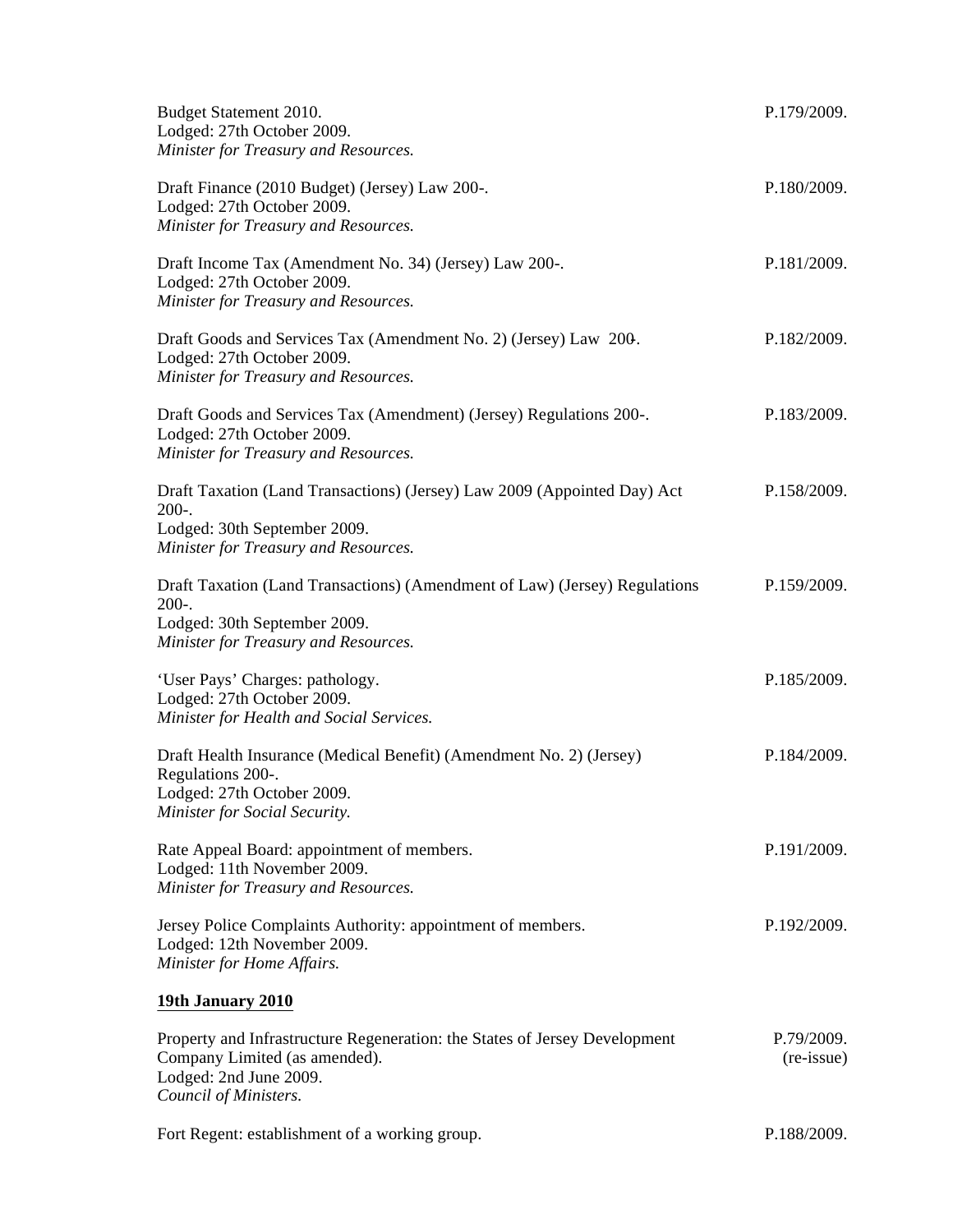Lodged: 3rd November 2009. *Education and Home Affairs Scrutiny Panel.*

| Draft Planning and Building (Amendment No. 5) (Jersey) Law 200-.<br>Lodged: 3rd November 2009.<br>Minister for Planning and Environment. | P.189/2009. |
|------------------------------------------------------------------------------------------------------------------------------------------|-------------|
| Draft Supply of Goods and Services (Jersey) Regulations 200-.<br>Lodged: 11th November 2009.                                             | P.190/2009. |

*Minister for Economic Development.*

#### **A.H. HARRIS Deputy Greffier of the States**

12th November 2009

**Note –**

**In accordance with the meeting dates fixed for 2009 by the Privileges and Procedures Committee, this meeting will continue, if necessary, on Wednesday 18th, Thursday 19th and Friday 20th November 2009.**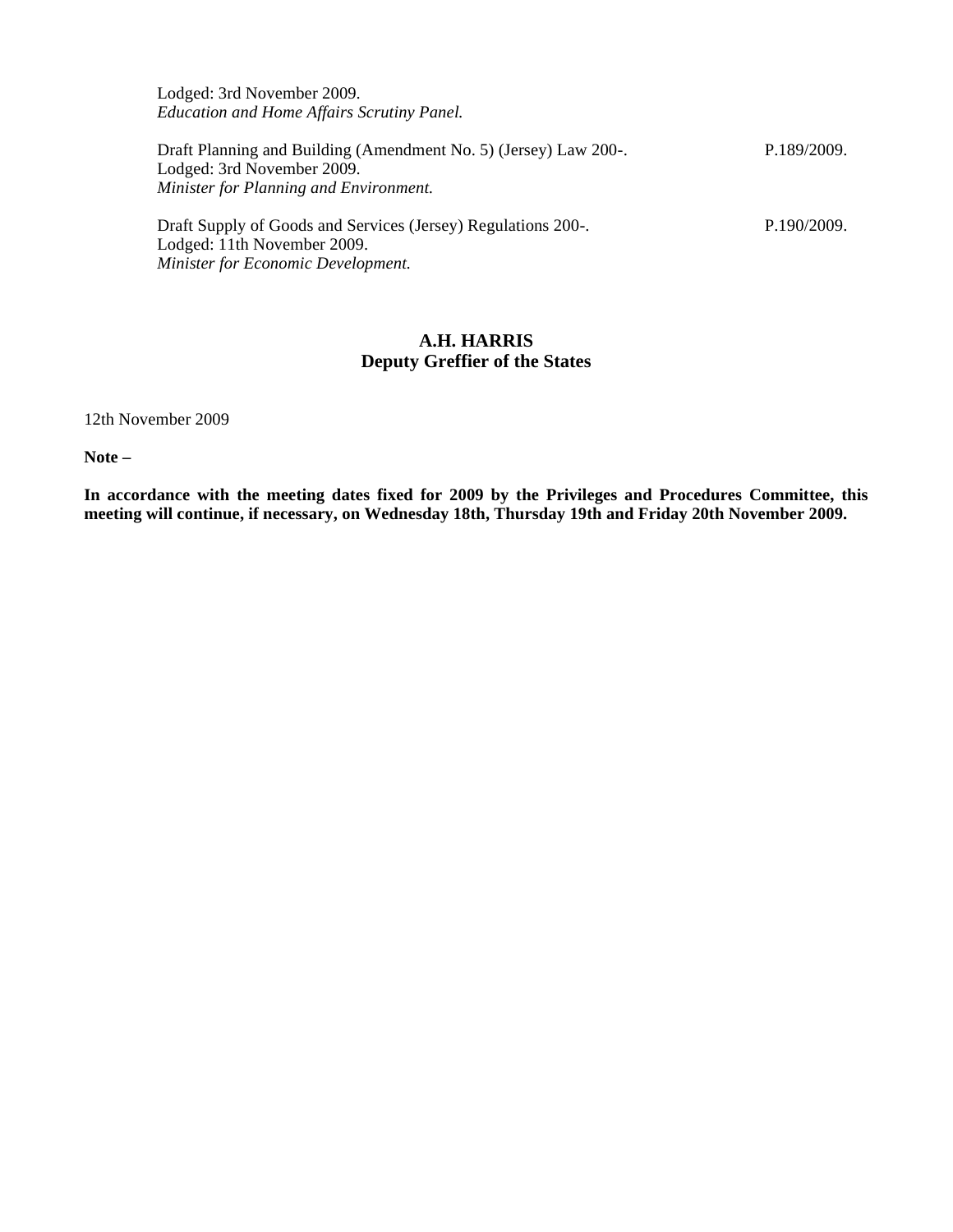#### **WRITTEN QUESTIONS**

#### (See Item  $I(a)$ )

1. The Chief Minister will table an answer to the following question asked by Deputy P.V.F. Le Claire of St. Helier –

 "What was the total amount of money paid out in relation to lawsuits against the States in each of the last 5 years, both as a result of court findings and settlements out of court; how many of the cases settled out of court included non-disclosure agreements and what is the total amount of those monies over that 5 year period?"

2. The Chief Minister will table an answer to the following question asked by Deputy P.V.F. Le Claire of St. Helier –

 "Are there break clauses in relation to the leases signed by the Waterfront Enterprise Board for the swimming pool and leisure facilities on the Waterfront and, if so, what are they?

 When do they become available to break and how would the States break these leases prior to the end of the 150 year initial lease agreements debated in the States?"

3. The Chairman of the Comité des Connétables will table an answer to the following question asked by Deputy P.V.F. Le Claire of St. Helier –

 "Would the Chairman provide details of those shops currently permitted to open on Sunday within each parish including the total number of locations?"

4. The Minister for Treasury and Resources will table an answer to the following question asked by the Connétable of St. John –

 "How many litres of diesel have been supplied duty free for marine leisure use annually for the past 5 years?

 How many litres of petrol have been supplied duty free for marine leisure use annually for the past 5 years?

How many litres of petrol have been supplied duty free for commercial use annually for the past 5 years?

 How many litres of petrol have been supplied duty free for commercial use annually for the past 5 years?"

5. The Minister for Health and Social Services will table an answer to the following question asked by Senator S.C. Ferguson –

 "Would the Health Minister explain exactly what she is doing to address the problem in recruiting and retaining middle grade doctors, on whom emergency service provision and patient safety are reliant, given that of the 46 posts in the major departments, 7 are either filled by locums, or are completely vacant?"

6. The Minister for Health and Social Services will table an answer to the following question asked by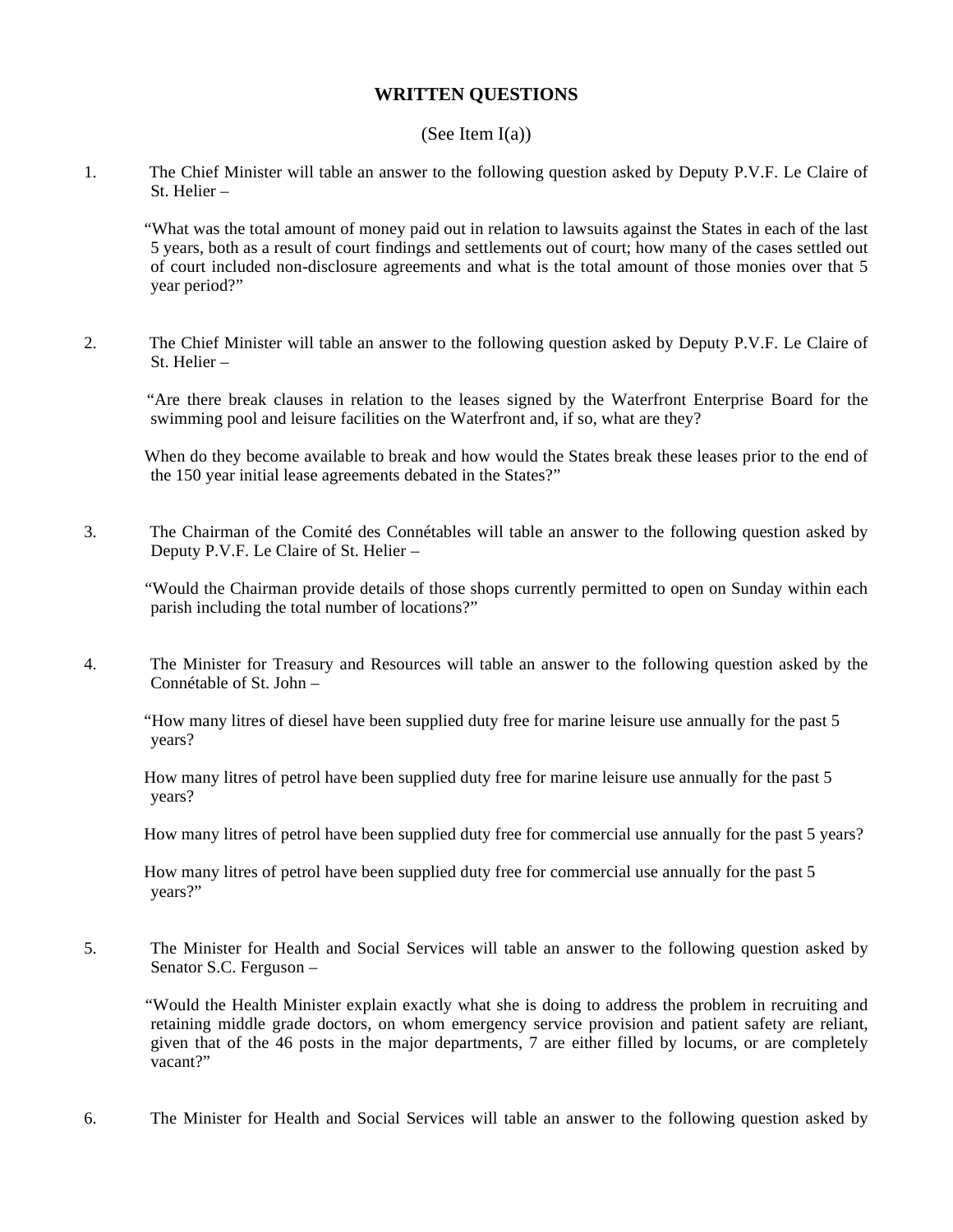Deputy P.V.F. Le Claire of St. Helier –

 "How many serious case reviews have been instigated since the Jersey Children Protection Committee was formed?

How many are currently active?

What is the procedure to initiate a serious case review and who can request one?

 What appeal mechanism, if any, is available for those who wish to trigger a review but are unsuccessful in doing so?"

7. The Minister for Treasury and Resources will table an answer to the following question asked by Deputy G.P. Southern of St. Helier –

"Will the Minister use his powers to act in the public interest as contained in Article 23 of the Water (Jersey) Law 1972, to determine the water rates and charges to be made by the Company in respect of water which it supplies, in order to reduce water rates across the Island?"

8. The Minister for Health and Social Services will table an answer to the following question asked by Deputy R.G. Le Hérissier of St. Saviour –

"Given the Assistant Minister's statement in the debate on P.145/2009 ('The Committee of Inquiry into the management of Health and Social Services Department'), would the Minister confirm that staff have been suspended and dismissed in relation to child abuse matters and, if so, advise how many have been suspended and dismissed and for what reasons and over what time period?"

9. The Chief Minister will table an answer to the following question asked by Deputy R.G. Le Hérissier of St. Saviour –

"What sum of money, if any, was paid by way of a final settlement to the recently departed Chief Executive Officer of Health and Social Services and what was the source of the funding?"

10. H.M. Attorney General will table an answer to the following question asked by Deputy T.M. Pitman of St. Helier –

"Would H.M. Attorney General confirm that the supply of Blackberry mobiles, initially to Ministers (2005) and now to Assistant Ministers (2008) - yet not to Scrutiny members or backbenchers – and the payment of the bills for these communications (at the taxpayer's expense) in addition to their contracted expenses is a clear breach of Article 44 of the States of Jersey Law 2005 giving Ministers and Assistant Ministers the potential to increase their expenses limit in excess of other Members?"

11. The Chief Minister will table an answer to the following question asked by Deputy T.M. Pitman of St. Helier –

"Will the Chief Minister clarify and outline what advice, if any, he took prior to taking the decision to effectively increase the expenses limit for members of the Executive by the supply of Blackberry mobiles, setting all such bills against the Chief Minister's office and will he also confirm that no documented policy exists defining a cap on such expenses or that any checks have been carried out to ensure that all bills being paid are work related?"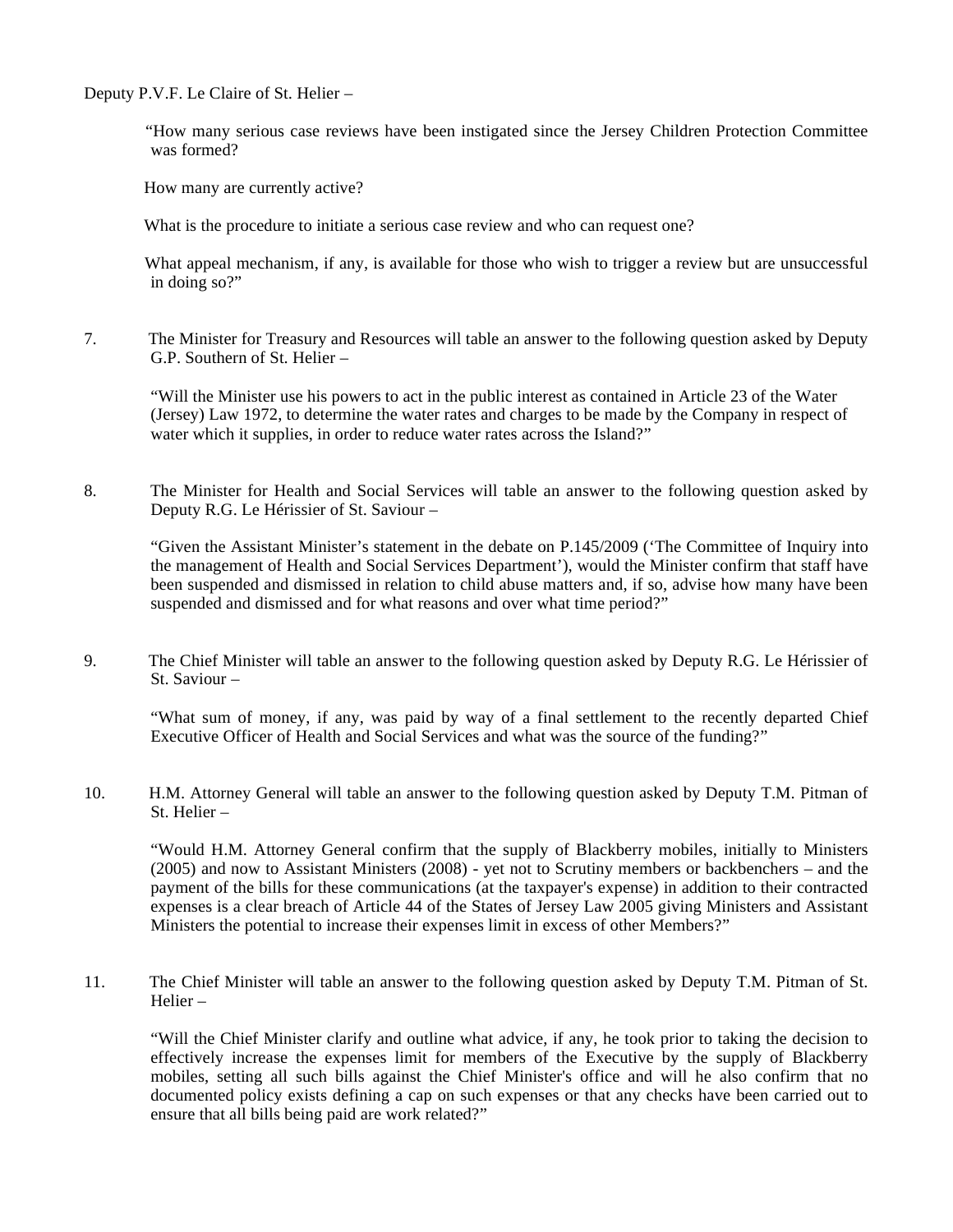12. The Chief Minister will table an answer to the following question asked by Deputy T.M. Pitman of St. Helier –

"Will the Chief Minister provide full details of which Ministers and Assistant Ministers have been provided with Blackberries, the 18 claiming both expenses and having their bills paid for these devices; further still, the total extent of their individual bills since December 2008 to the present time?"

13. The Minister for Treasury and Resources will table an answer to the following question asked by Deputy T.M. Pitman of St. Helier –

"Will the Minister confirm the estimated resultant increase in tax take (based on present numbers) if the core principle of the '20 means 20' policy was also applied to  $1(1)(k)$  residents?"

14. H.M. Attorney General will table an answer to the following question asked by Deputy T.M. Pitman of St. Helier –

"Would H.M Attorney General confirm whether members of the public, through certain rights as guaranteed under the European Court of Human Rights and a traditional common-law right of confidentiality, are free to contact their elected representatives, without such communications being monitored or seized by the police or other authorities?"

15. The Chief Minister will table an answer to the following question asked by the Deputy of St. Martin –

"Following the announcement by the Chief Minister on 3rd November, that Goodwin Hannah Consultants would be appointed to undertake an independent review of the 3 year suspension of a Consultant Gynaecologist -

- (a) Will the Chief Minister explain the method of selection?
- (b) When will the Terms of Reference be published?
- (c) Will Goodwin Hannah Consultants include a member with medical expertise to investigate whether there were grounds for the suspension in the first place?
- (d) Will Goodwin Hannah Consultants have access to the body of evidence already gathered by Verita about the management of the suspension?
- (e) Will the full cost of the suspension including the cost of the reviews be included in the findings?
- (f) Will Goodwin Hannah make recommendations?
- (g) Will the Final Report be made public?"
- 16. The Minister for Planning and Environment will table an answer to the following question asked by Deputy A.K.F. Green of St. Helier –

"Further to my written question tabled on 21st September 2009, will the Minister confirm when he will be in a position to provide the answer to part 3 of my question namely: the precise chemical makeup of the contaminants in the excavations from the Castle Quays site?

In the Ministers reply he indicated that he would provide a copy of a report showing the heavy metal uptake in marine indicator organisms which have been monitored since the early 1990's, will he advise when that will be made available?"

17. The Minister for Treasury and Resources will table an answer to the following question asked by Deputy G.P. Southern of St. Helier –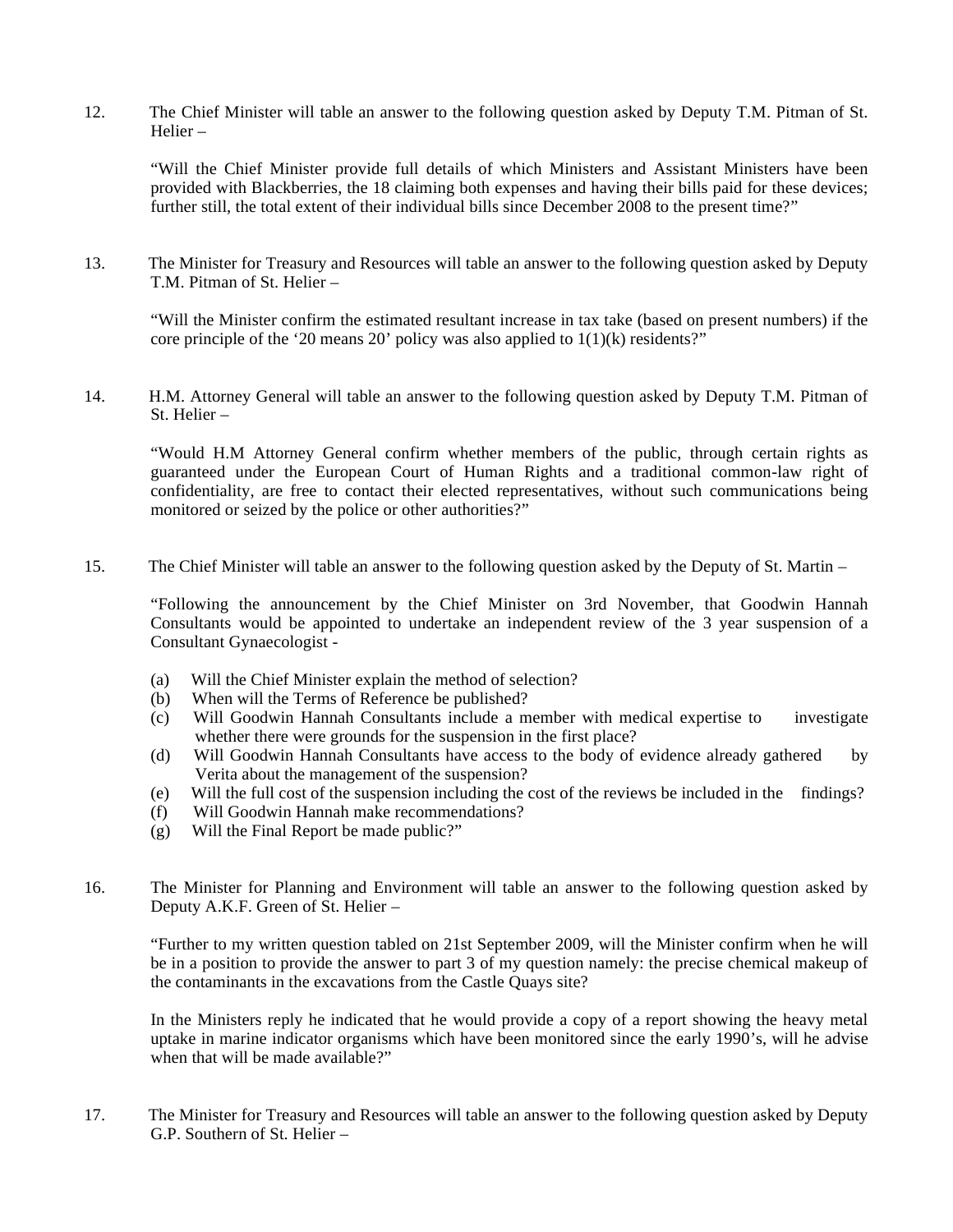As the representative of the States majority and controlling shareholding in the Jersey New Waterworks Company Limited (JNWWC) (holding 100% of the issued "A" ordinary shares, 50% of the issued ordinary shares and 100% of the 7.5 – 10% cumulative fifth preference shares), will the Minister inform members of his position on the following aspects of the JNWWC's announcement of the intention to make 20 of its employees redundant -

- (a) Given that the company announced a profit of £4,034,000 for 2008, an increase of 14% on the previous year, and a dividend of 194 pence per share (up by 15%) on the ordinary and "A" ordinary shares of the company, does the Minister endorse the need for redundancies in order to increase the potential dividend?
- (b) Will the Minister inform members how much the States received in dividend on its shareholding in 2008 and what additional dividend might be generated by these redundancies in 2009? Will he further produce an estimate of the likely impact of these redundancies on States revenues in lost tax and social security collected and additional Income Support payments?"
- 18 The Minister for Health and Social Services will table an answer to the following question asked by Deputy R.G. Le Hérissier of St. Saviour –

"Would the Minister identify who initiates Serious Case Reviews and outline what the sources of information are that lead to the initiation of such Reviews?"

19 The Minister for Economic Development will table an answer to the following question asked by Deputy G.P. Southern of St. Helier –

"Will the Minister use his powers under Article 6(4) of the Competition Regulatory Authority (Jersey) Law 2007, to request the Jersey Competition Regulatory Authority to investigate the level of water rates and charges of the Jersey New Waterworks Company Limited and to satisfy himself that the level of profits produced by its monopoly position is appropriate?"

20. The Minister for Social Security will table an answer to the following question asked by Deputy G.P. Southern of St. Helier –

"Will the Minister inform members whether the redundancies recently announced by Jersey New Waterworks Company Limited meet the conditions set out in Article 2 of the Employment (Jersey) Law 2003?"

21. The Chief Minister will table an answer to the following question asked by Deputy G.P. Southern of St. Helier –

"Does the Chief Minister consider that the Deloitte estimate of lost tax to through the activities of offshore centres given in the Foot Report as £2 billion is an accurate estimate, and, if not, why?

How does the Chief Minister explain the difference between the Deloitte estimate and the figure of over £11 billion derived from the TUC investigation?"

22. The Minister for Transport and Technical Services will table an answer to the following question asked by the Deputy of St. Mary –

"Can the Minister advise the Assembly of the number of damage-only accidents on the Island road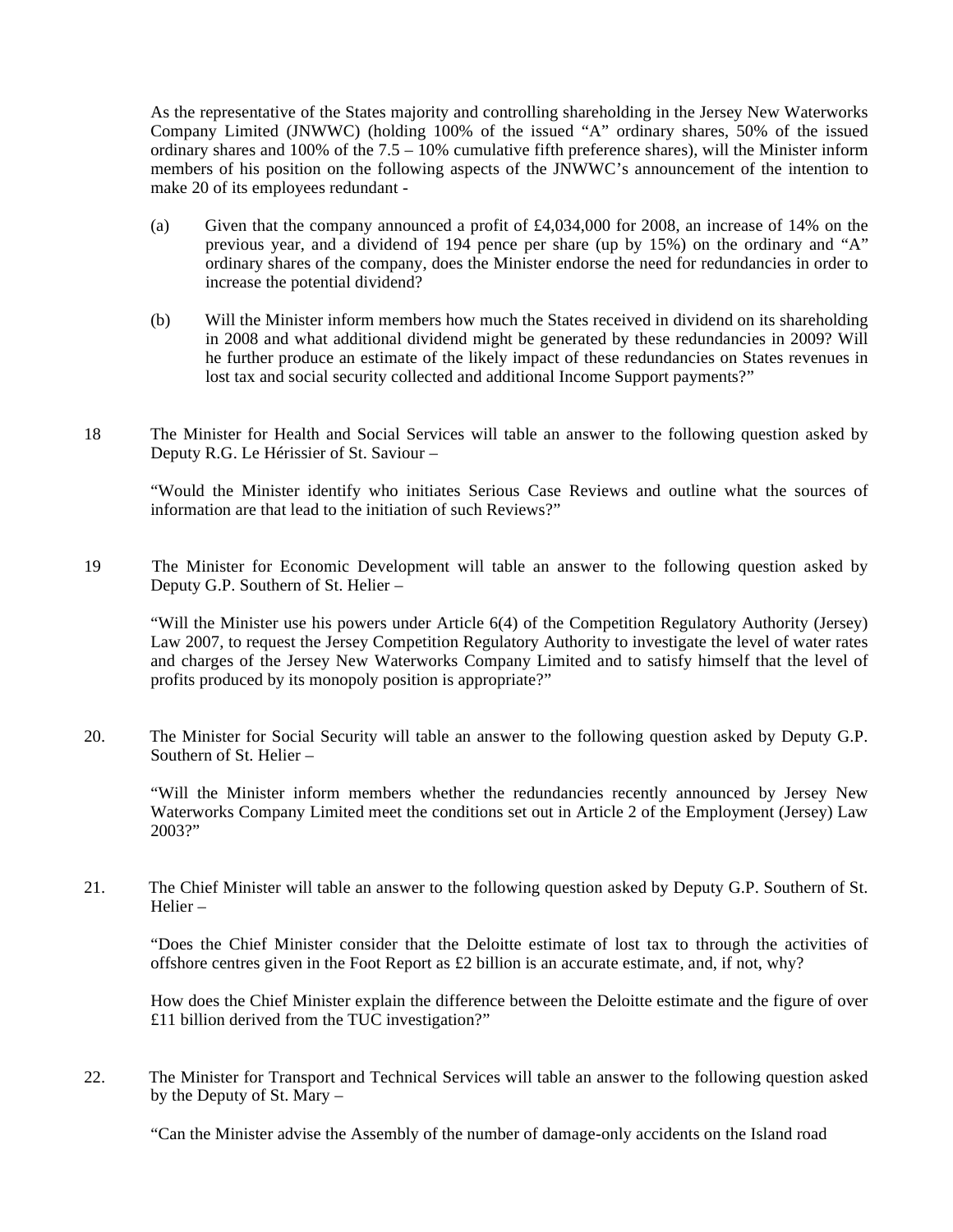network as a whole in the years 2004 to 2008 inclusive?"

23. The Minister for Treasury and Resources will table an answer to the following question asked by the Deputy of St. Mary –

"Can the Minister give the Assembly full details of the 'review of regulatory requirements' of data protection which have led to his putting forward P.147/2009 ('Draft Data Protection (Amendment No.2) (Jersey) Law 200-)?"

24. The Chairman of Privileges and Procedures Committee will table an answer to the following question asked by Senator J.L. Perchard –

"Will the Chairman undertake to bring to the States for debate proposals that –

- (a) limit the number of propositions an individual member can lodge for debate in a given period (such as a maximum of 3 per parliamentary session)?
- (b) limit the length of speeches a member can make during a States debate."